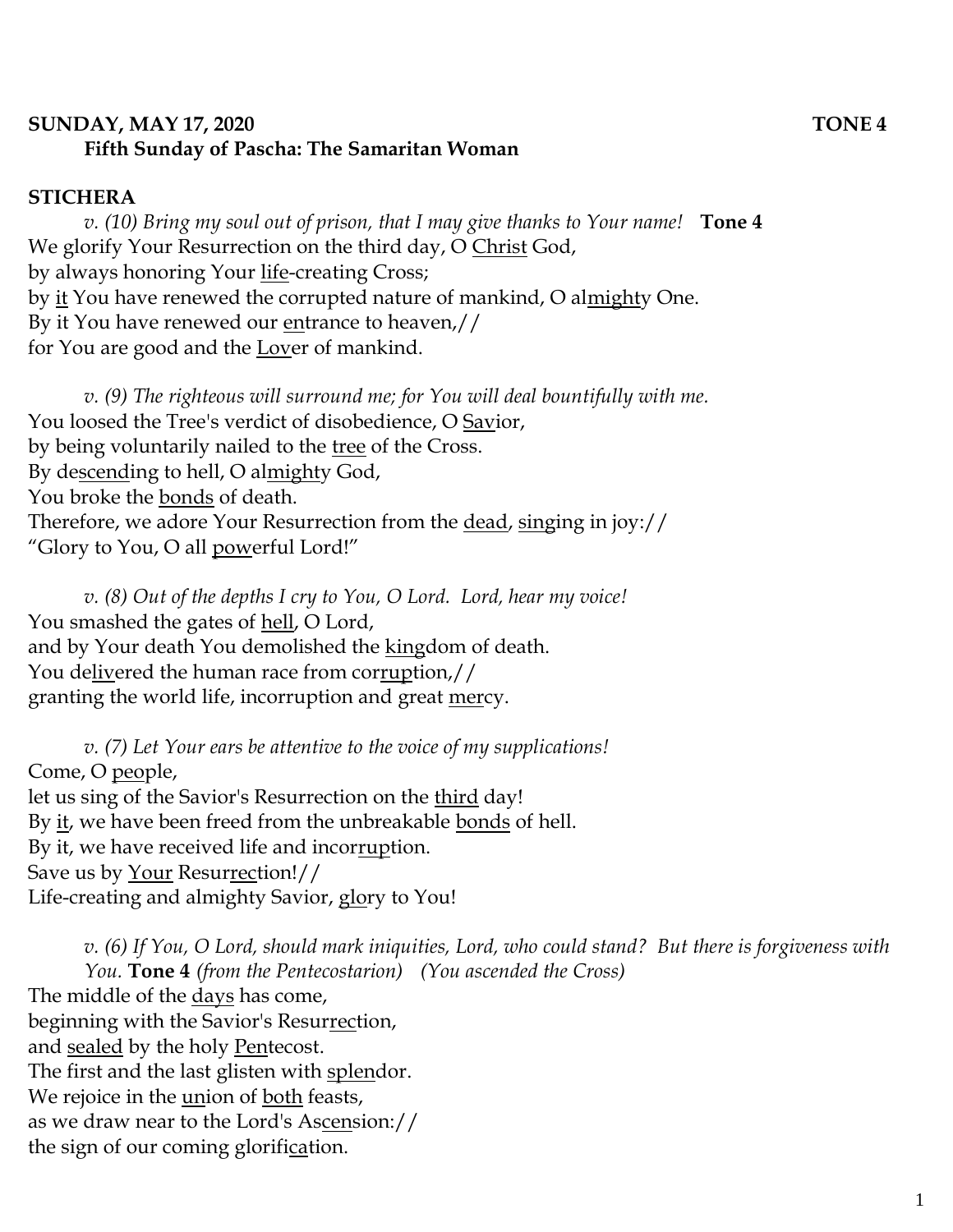*v. (5) For Your name's sake I have waited for You, O Lord, my soul has waited for Your word; my soul has hoped on the Lord.*  Be glad, O Zion! Hear the announcement of Christ's Resurrection! Let her faithful sons rejoice! The filth of the daughter of Zion is washed away. Jerusalem, stained with the blood of God's murder, is cleansed by the Spirit.// With songs of joy she celebrates the middle of the feast.

*v. (4) From the morning watch until night, from the morning watch, let Israel hope on the Lord!*  As it is written,

the abundant outpouring of divine gifts is drawing near. The chosen day of the Spirit is halfway come. The true promise of Christ to the Disciples after His death, burial, and Resurrection,// heralds the coming of the Comforter.

*v. (3) For with the Lord there is mercy and with Him is plenteous redemption, and He will deliver Israel from all his iniquities.* **Tone 1** *Idiomela (from the Pentecostarion)* The Fountain of miracles came to the well at noon to ensnare the daughter of Eve. Once, Eve had been driven out of Paradise by the serpent's guile; now a woman of Samaria came to draw water. The Savior saw her and said to her: "Give me water to drink, and I will fill you with the waters of eternal life!" She ran to the town and proclaimed to the crowd: "Come and see Christ the Lord!// He is the Savior of our souls!"

*v. (2) Praise the Lord, all nations! Praise Him, all peoples!* **Tone 2** *(by Romanos)* The Lord of compassion came to the well and conversed with a woman of Samaria. She said: "Give me Your water that I may never thirst again! I will drink from the fountain of joy and redemption.// O Life-giving Lord, glory to You!"

*v. (1) For His mercy is abundant towards us; and the truth of the Lord endures for ever.*  The Word of the Father, the co-eternal Son without beginning, came and sat by the well, though He is the Fountain of healing. A Samaritan woman came to draw water; when the Savior saw her, He said to her: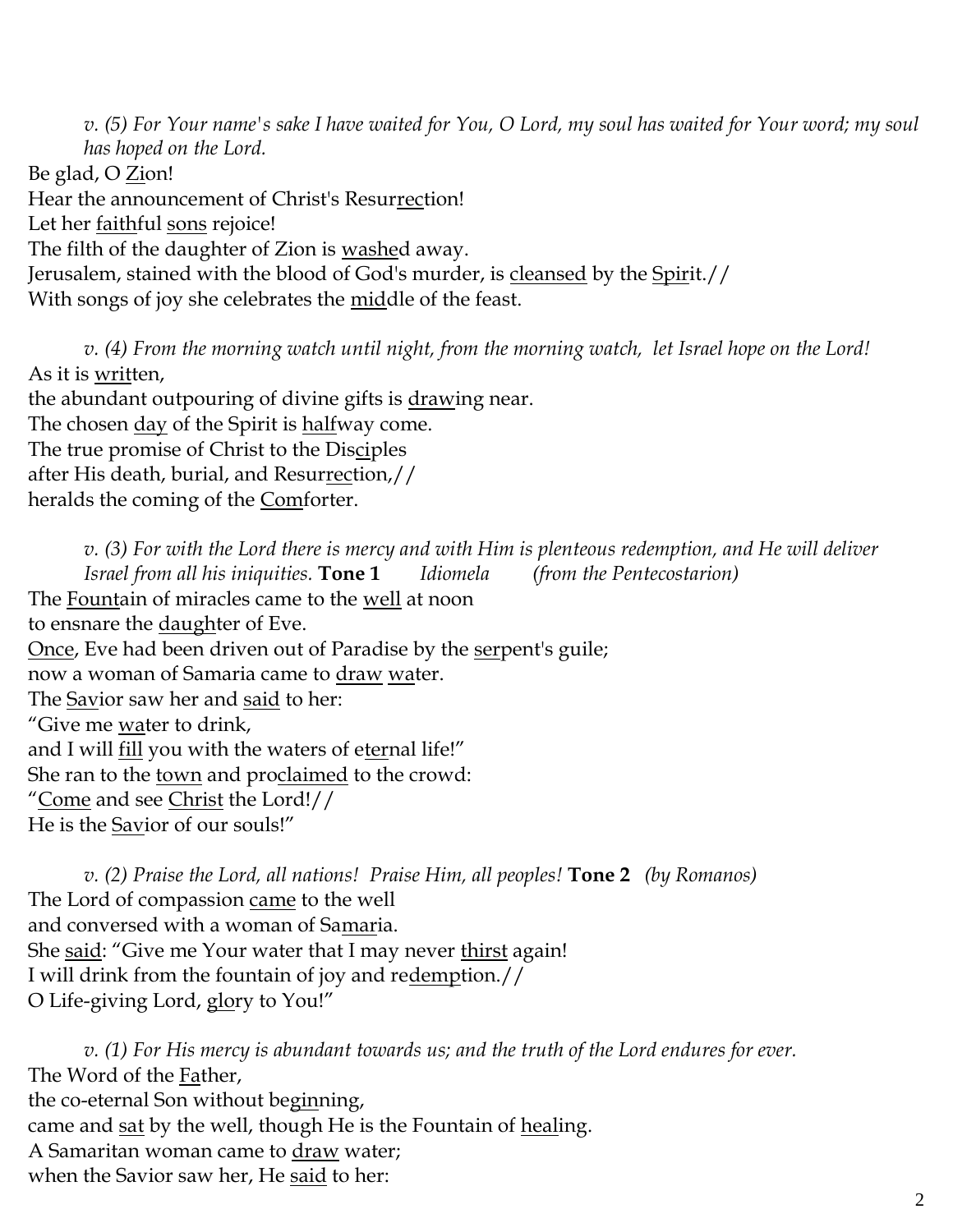"Give me <u>wa</u>ter to drink! Go, call your husband!" She thought she was speaking not to God, but to a man. Trying to evade Him, she said: "I have no husband." But the Teacher replied: "You speak the truth, for you have had five husbands, and the one living with you now is not your husband." She was amazed by His words and ran back to the town.// She said to the crowd: "Come and see Christ, Who grants the world great mercy!"

*Glory to the Father, and to the Son, and to the Holy Spirit;* **Tone 6** *(from the Pentecostarion)* Jesus met the Samaritan woman by Jacob's well. He wraps the earth in clouds, yet He asks for water from her. Oh, wonder! He Who rides on the cherubim speaks with an adulterous woman. He Who suspended the earth on the waters <u>asks</u> for a drink. He Who causes the lakes and springs to overflow is <u>weary</u> with thirst. Truly He desires to set the woman free from the **Enemy's snares**. He drowns her sins in the waters of life,// for He alone is the compassionate Lover of mankind.

*now and ever, and unto ages of ages. Amen.* **Tone 4** *(Theotokion – Dogmatikon)* The Prophet David was a Father of the Lord through you, O Virgin. He foretold in songs the One Who worked wonders in you: "At Your right hand stood the Queen," Your Mother, the mediatrix of life, since God was freely born of her without a father. He wanted to renew His fallen image, made corrupt in passion, so He took the lost sheep upon His shoulder and brought it to His Father, joining it to the heavenly pow'rs.// Christ who has great and rich mercy has saved the world, O Theotokos.

## **APOSTICHA**

**Tone 4** By ascending the Cross, O Lord, You have annulled our ancestral curse. By descending to hell, You have freed the eternal <u>pris</u>oners, granting incorruption to the <u>hu</u>man race.// Therefore in songs we glorify Your life-creating and saving Resurrection.

**Tone 5** *v: Let God arise, let His enemies be scattered; let those who hate Him flee from before His face!* Today, a sacred Pascha is revealed to us: a new and holy Pascha, a mystical Pascha, a Pascha worthy of veneration,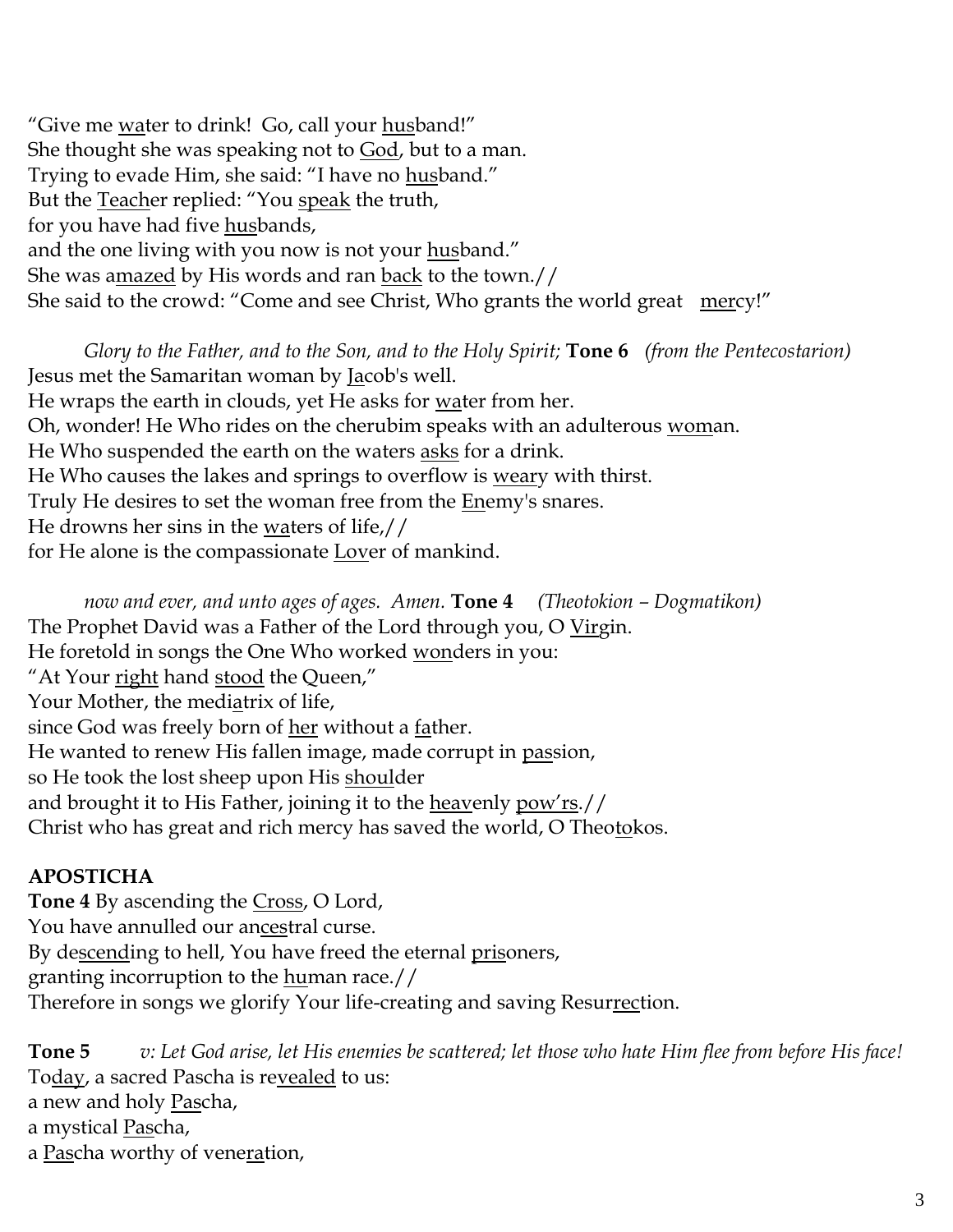a Pascha which is <u>Christ</u> the Re<u>deem</u>er, a blameless Pascha, a great Pascha, a Pascha of the faithful, a Pascha which has opened to us the gates of Paradise, a Pascha which sanctifies all the faithful.

*v: As smoke vanishes so let them vanish; as wax melts before the fire!* Come from that scene, O women bearers of glad tidings, and say to Zion: "Receive from us the glad tidings of joy, of Christ's Resurrection! Exult and be glad, and rejoice, O Jerusalem, seeing Christ the King, Who comes forth from the tomb like a bridegroom in procession!"

*v: So the sinners will perish before the face of God. But let the righteous be glad!* The myrrh-bearing women, at the break of dawn, drew near to the tomb of the Life-giver. There they found an Angel sitting upon the stone. He greeted them with these words: "Why do you seek the Living among the dead? Why do you mourn the Incorrupt amid corruption? Go, proclaim the glad tidings to His disciples!"

*v: This is the day which the Lord has made. Let us rejoice and be glad in it!* Pascha of beauty, the Pascha of the Lord, A Pascha worthy of all honor has dawned for us. Pascha! Let us embrace each other joyously! Pascha, ransom from affliction! For today, as from a bridal chamber, Christ has shown forth from the tomb, and filled the women with joy saying: "Proclaim the glad tidings to the Apostles!"

*Glory to the Father, and to the Son, and to the Holy Spirit;* **Tone 8** *(from the Pentecostarion)*